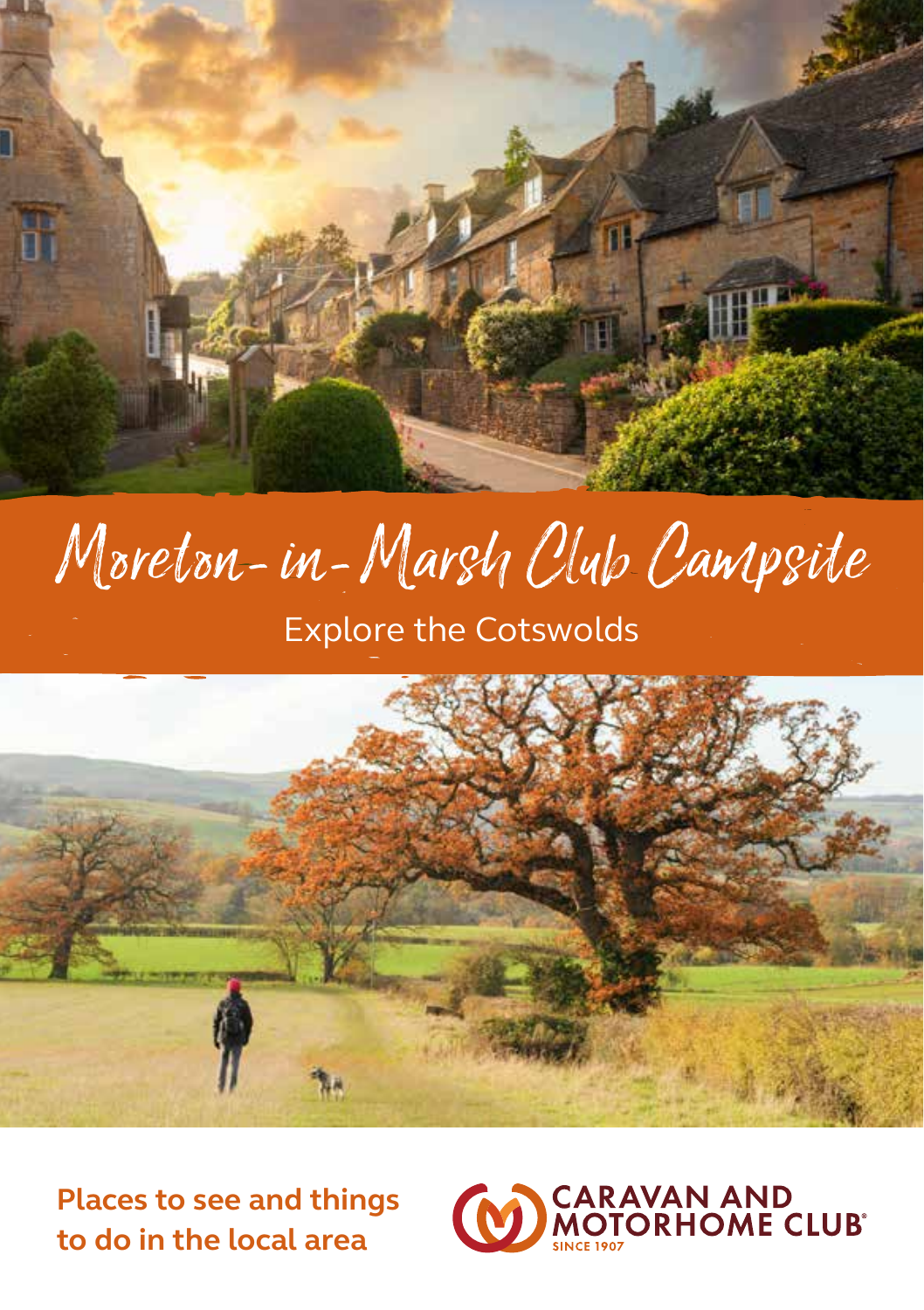

# Make the most of your time

## **Visit**

#### **Gloucestershire Warwickshire Railway 1**

Whistle through the Cotswolds and enjoy views of the Malvern Hills and Vale of Evesham.

#### **Batsford Arboretum 2**

Home to one of the largest private tree collections in the country.

**Cotswolds Falconry Centre** Daily flying displays and talks as **3**

well as CCTV on nest sites.

#### **Shakespeare Tour 4**

Enjoy a walking tour of Stratford and learn about the great playwright's life.



Don't forget to check your Great Saving Guide for all the latest offers on attractions throughout the UK.



**camc.com/greatsavingsguide**

### **Stratford-upon-Avon 5 Butterfly Farm**

Learn about butterflies, plants and insects.

## **Cotswold Archery 6**

Get to grips with a medieval longbow at Batsford Arboretum!

#### **British Motor Museum 7**

Fun for all the family whatever the weather with more than 300 classic cars on display, free tours, workshops, lectures and events.

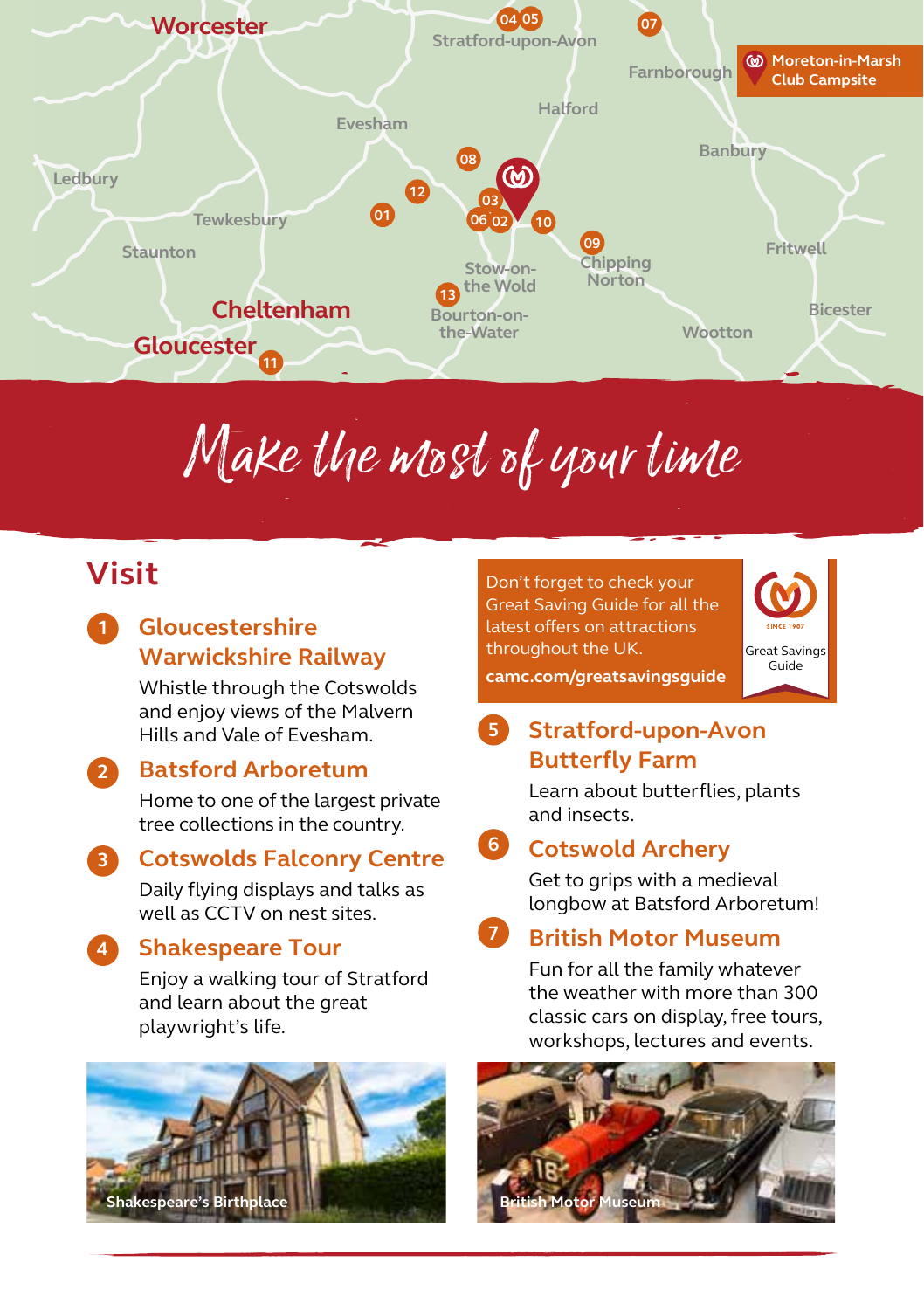

## **Walk**



### **The Cotswolds Way 8**

With miles of rural walks to enjoy in the area, the Cotswolds Way National Trail is one of the most popular and runs from Chipping Norton and Bath.



#### **Diamond Route 9**

The Diamond route winds through attractive Cotswolds villages.

# **Cycle**

## **National Cycle Network 10**

The nearest route is 48, Leicester to Bath.

#### **Mountain Biking 11**

Visit Flyup 417 Bike Park near Cheltenham – perfect for beginners or experienced riders.



## **Explore**



#### **Cotswold Farm Park 12**

Meet over 50 flocks and herds of farm animals, including Gloucestershire Old Spot Pigs and Highland cattle.



#### **Stow-on-the-wold 13**

Enjoy the array of antique shops, gift shops, crafts and art galleries in this delightful market town.